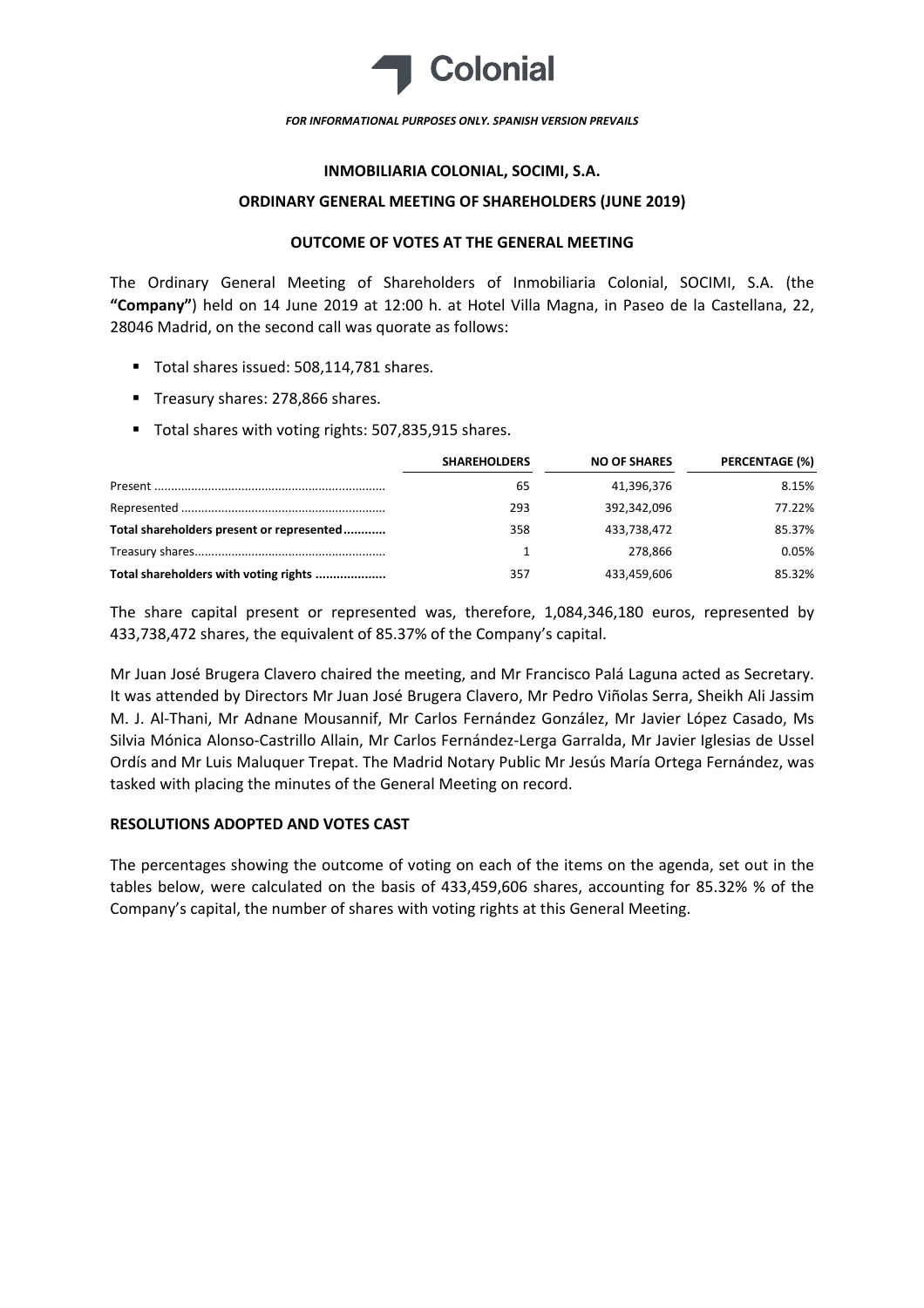

# **First Proposal on the agenda**

- "*First Examination and approval of the individual and consolidated financial statements of Inmobiliaria Colonial, SOCIMI, S.A. for the fiscal year ended 31 December 2018.*"
- "*1.1. Approval of the individual financial statements of Inmobiliaria Colonial, SOCIMI, S.A. for the fiscal year ended 31 December 2018.*"

The resolution was adopted with the following outcome:

| <b>VOTES IN FAVOUR</b> |        | <b>VOTES AGAINST</b> |       | <b>ABSTENTIONS</b> |       | <b>BLANK VOTES</b> |       | <b>ABSENCES</b> |       |
|------------------------|--------|----------------------|-------|--------------------|-------|--------------------|-------|-----------------|-------|
|                        |        | No of                |       | No of              |       | No of              |       | No of           |       |
| No of votes            | %      | votes                | %     | votes              | %     | votes              | %     | votes           | %     |
| 433.250.983            | 99.95% |                      | 0.00% | 208.621            | 0.04% |                    | 0.00% |                 | 0.00% |

<sup>&</sup>quot;*1.2. Approval of the consolidated financial statements of Inmobiliaria Colonial, SOCIMI, S.A. for the fiscal year ended 31 December 2018.*"

The resolution was adopted with the following outcome:

|             | <b>VOTES AGAINST</b><br><b>VOTES IN FAVOUR</b> |       |          | <b>ABSTENTIONS</b> |       | <b>BLANK VOTES</b> |          | <b>ABSENCES</b> |       |
|-------------|------------------------------------------------|-------|----------|--------------------|-------|--------------------|----------|-----------------|-------|
|             |                                                | No of |          | No of              |       | No of              |          | No of           |       |
| No of votes | %                                              | votes | %        | votes              | %     | votes              | %        | votes           | %     |
| 433,250,985 | 99.95%                                         |       | $0.00\%$ | 208.621            | 0.04% |                    | $0.00\%$ |                 | 0.00% |

### **Second Proposal on the agenda**

- "*Second Examination and approval of the proposed distribution of profit for the fiscal year ended 31 December 2018. Distribution of dividends.*"
- "*2.1. Examination and approval of the proposed distribution of profit for the fiscal year ended 31 December 2018.*"

The resolution was adopted with the following outcome:

| <b>VOTES IN FAVOUR</b> |        | <b>VOTES AGAINST</b> |       |       | <b>ABSTENTIONS</b> |       | <b>BLANK VOTES</b> | <b>ABSENCES</b> |          |  |
|------------------------|--------|----------------------|-------|-------|--------------------|-------|--------------------|-----------------|----------|--|
|                        |        | No of                |       | No of |                    | No of |                    | No of           |          |  |
| No of votes            | %      | votes                | %     | votes | %                  | votes | %                  | votes           | %        |  |
| 433,456,183            | 99.99% |                      | 0.00% | 3.423 | $0.00\%$           |       | $0.00\%$           |                 | $0.00\%$ |  |

"*2.2. Distribution of dividends.*"

The resolution was adopted with the following outcome:

|             | <b>VOTES IN FAVOUR</b> |                | <b>VOTES AGAINST</b> |       | <b>ABSTENTIONS</b> |       | <b>BLANK VOTES</b> | <b>ABSENCES</b> |       |  |
|-------------|------------------------|----------------|----------------------|-------|--------------------|-------|--------------------|-----------------|-------|--|
|             |                        | No of<br>No of |                      | No of |                    | No of |                    |                 |       |  |
| No of votes | %                      | votes          | %                    | votes | %                  | votes | %                  | votes           | %     |  |
| 433,457,684 | 99.99%                 |                | $0.00\%$             | 1.922 | 0.00%              |       | $0.00\%$           |                 | 0.00% |  |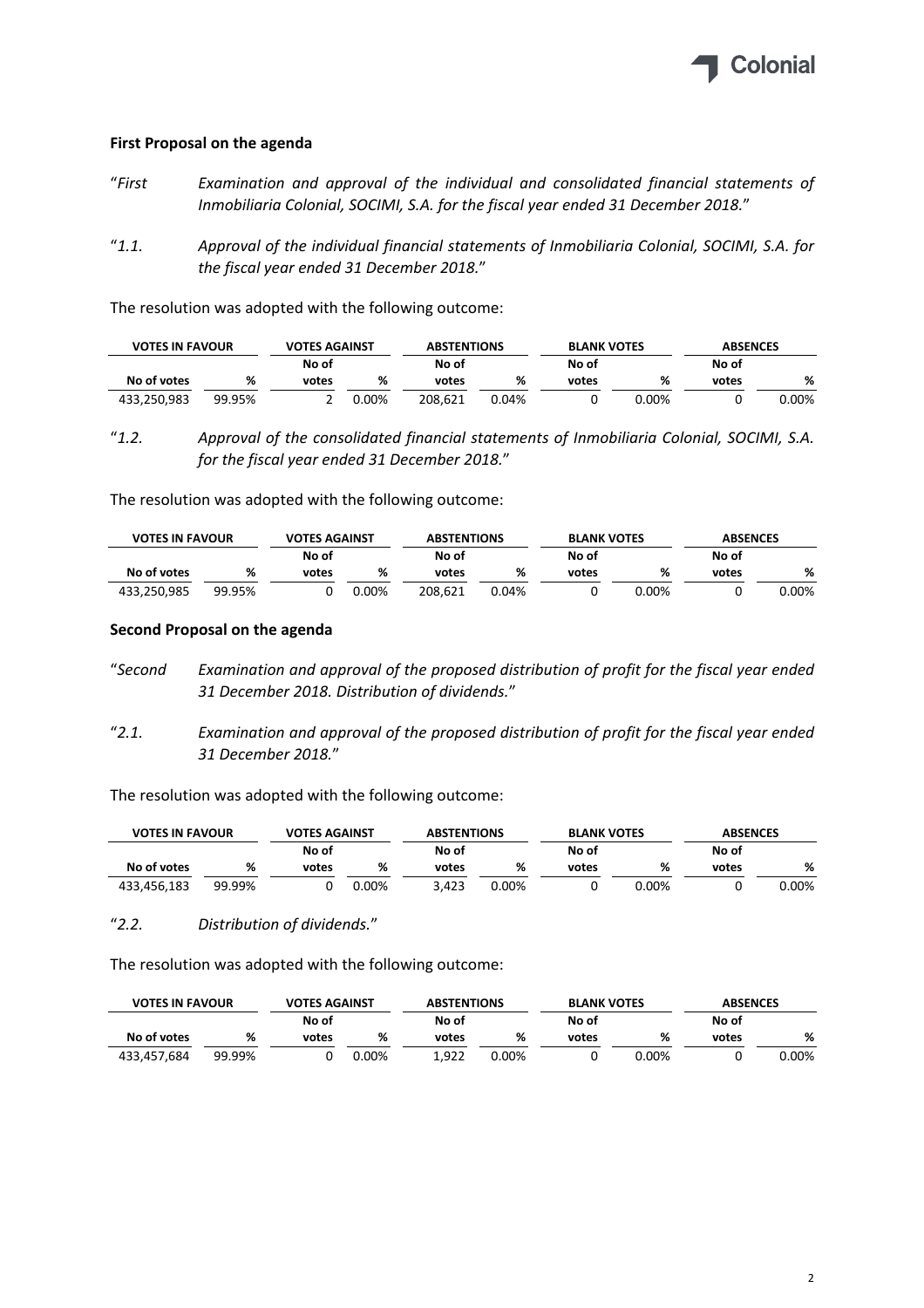

# **Third Proposal on the agenda**

"*Third Examination and approval of the individual and consolidated management reports of Inmobiliaria Colonial, SOCIMI, S.A. and approval of the business management led by the Board of Directors in the fiscal year ended 31 December 2018.*"

The resolution was adopted with the following outcome:

| <b>VOTES IN FAVOUR</b> |        | <b>VOTES AGAINST</b> |       | <b>ABSTENTIONS</b> |       | <b>BLANK VOTES</b> |       | <b>ABSENCES</b> |       |
|------------------------|--------|----------------------|-------|--------------------|-------|--------------------|-------|-----------------|-------|
|                        |        | No of                |       | No of              |       | No of              |       | No of           |       |
| No of votes            | %      | votes                | %     | votes              | %     | votes              | %     | votes           | %     |
| 431.670.509            | 99.58% | 1.578.727            | 0.36% | 210.370            | 0.04% |                    | 0.00% |                 | 0.00% |

### **Fourth Proposal on the agenda**

The resolution was adopted with the following outcome:

| <b>VOTES IN FAVOUR</b> |        | <b>VOTES AGAINST</b> |       | <b>ABSTENTIONS</b> |       | <b>BLANK VOTES</b> |          | <b>ABSENCES</b> |          |
|------------------------|--------|----------------------|-------|--------------------|-------|--------------------|----------|-----------------|----------|
|                        |        | No of                |       | No of              |       | No of              |          | No of           |          |
| No of votes            | %      | votes                | %     | votes              | %     | votes              | %        | votes           | %        |
| 433,307,462            | 99.96% | 149.220              | 0.03% | 2.924              | 0.00% |                    | $0.00\%$ |                 | $0.00\%$ |

# **Fifth Proposal on the agenda**

"*Fifth Authorisation for the Board of Directors, pursuant to Article 297.1 b) of the Spanish Limited Liability Companies Law, to increase the share capital, once or several times, through monetary contributions up to half of the share capital within a maximum period of 5 years and at the time and in the amount it deems appropriate. Within the maximum indicated amount, the Board of Directors holds the power to disapply preemptive rights up to a maximum of 20% of the share capital.*"

The resolution was adopted with the following outcome:

| <b>VOTES IN FAVOUR</b> |        | <b>VOTES AGAINST</b> |        | <b>ABSTENTIONS</b> |          | <b>BLANK VOTES</b> |       | <b>ABSENCES</b> |       |
|------------------------|--------|----------------------|--------|--------------------|----------|--------------------|-------|-----------------|-------|
|                        |        |                      |        | No of              |          | No of              |       | No of           |       |
| No of votes            | %      | No of votes          | %      | votes              | %        | votes              | %     | votes           | %     |
| 327.101.513            | 75.46% | 106.356.171          | 24.53% | 922                | $0.00\%$ |                    | 0.00% |                 | 0.00% |

# **Sixth Proposal on the agenda**

"*Sixth Authorisation to reduce the period for calling the extraordinary general meetings of Inmobiliaria Colonial, SOCIMI, S.A., in accordance with Article 515 of the Spanish Limited Liability Companies Law.*"

The resolution was adopted with the following outcome:

| <b>VOTES IN FAVOUR</b> |        | <b>VOTES AGAINST</b> |       | <b>ABSTENTIONS</b> |       | <b>BLANK VOTES</b> |          | <b>ABSENCES</b> |       |  |
|------------------------|--------|----------------------|-------|--------------------|-------|--------------------|----------|-----------------|-------|--|
|                        |        |                      |       | No of              |       | No of              |          | No of           |       |  |
| No of votes            | %      | No of votes          | %     | votes              | %     | votes              | %        | votes           | %     |  |
| 403,743,365            | 93.14% | 29.714.318           | 6.85% | 1.923              | 0.00% |                    | $0.00\%$ |                 | 0.00% |  |

<sup>&</sup>quot;*Fourth Reelection of the auditor of Inmobiliaria Colonial, SOCIMI, S.A. and its consolidated group for the fiscal year ended 31 December 2020.*"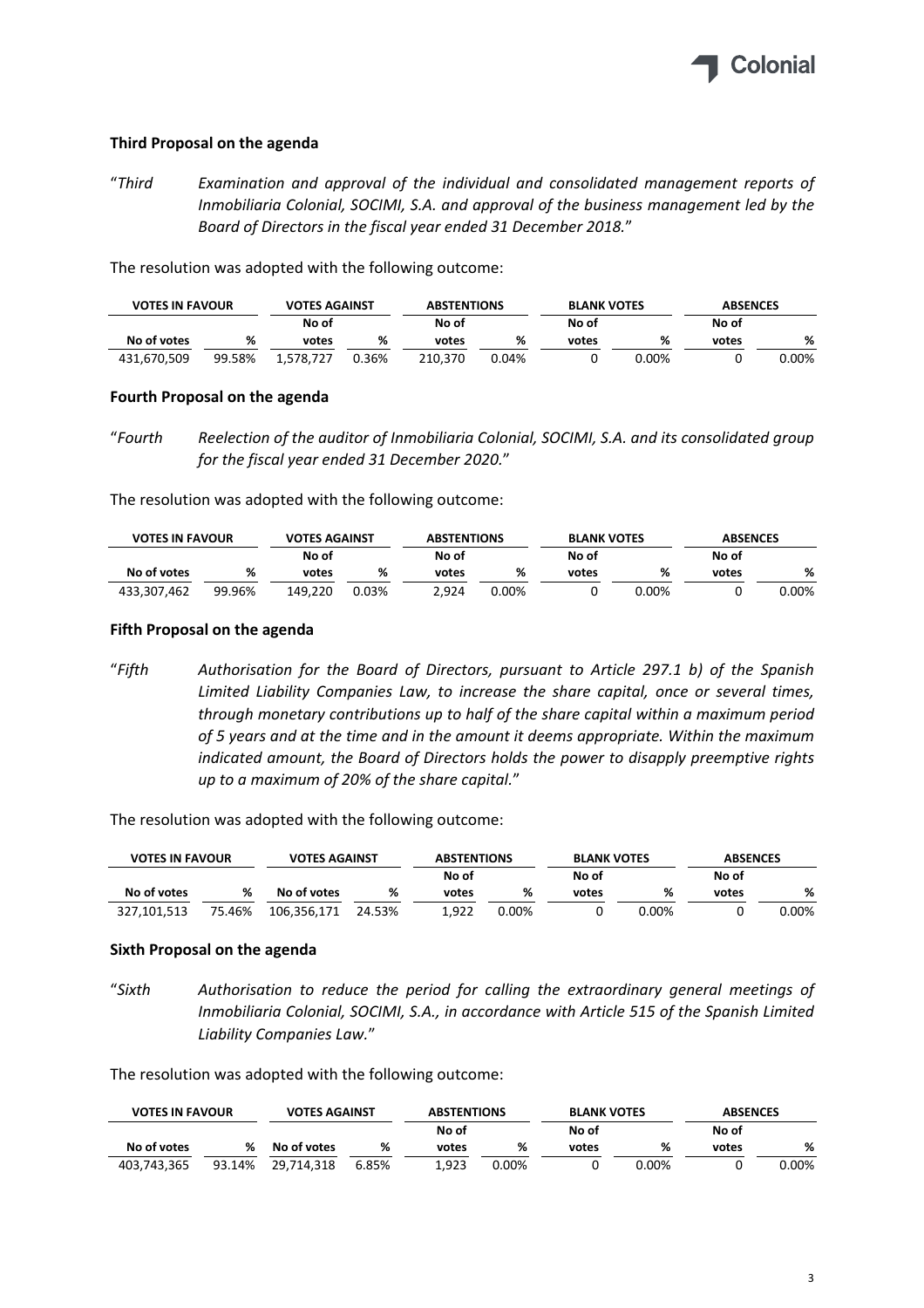

# **Seventh Proposal on the agenda**

"*Seventh Establishment of the number of members of the Board of Directors.*"

The resolution was adopted with the following outcome:

| <b>VOTES IN FAVOUR</b> |        | <b>VOTES AGAINST</b> |       | <b>ABSTENTIONS</b> |          | <b>BLANK VOTES</b> |          | <b>ABSENCES</b> |       |
|------------------------|--------|----------------------|-------|--------------------|----------|--------------------|----------|-----------------|-------|
|                        |        | No of                |       | No of              |          | No of              |          | No of           |       |
| No of votes            | %      | votes                | %     | votes              | %        | votes              | ℅        | votes           | %     |
| 433.223.432            | 99.94% | 233.252              | 0.05% | 2.922              | $0.00\%$ |                    | $0.00\%$ |                 | 0.00% |

# **Eighth Proposal on the agenda**

"*Eighth Ratification and appointment of Directors.*"

"*8.1. Ratification and appointment of Ms Silvia Mónica Alonso‐Castrillo Allain as Director of Inmobiliaria Colonial, SOCIMI, S.A. with independent Director status.*"

The resolution was adopted with the following outcome:

| <b>VOTES IN FAVOUR</b> |        | <b>VOTES AGAINST</b> |       | <b>ABSTENTIONS</b> |       | <b>BLANK VOTES</b> |       | <b>ABSENCES</b> |       |
|------------------------|--------|----------------------|-------|--------------------|-------|--------------------|-------|-----------------|-------|
|                        |        | No of                |       | No of              |       | No of              |       | No of           |       |
| No of votes            | %      | votes                | %     | votes              | %     | votes              | %     | votes           | %     |
| 433.456.683            | 99.99% |                      | 0.00% | 2.922              | 0.00% |                    | 0.00% |                 | 0.00% |

 "*8.2. Appointment of Ms Ana Peralta Moreno as Director of Inmobiliaria Colonial, SOCIMI, S.A. with independent Director status.*"

The resolution was adopted with the following outcome:

| <b>VOTES IN FAVOUR</b> |        | <b>VOTES AGAINST</b> |          | <b>ABSTENTIONS</b> |          | <b>BLANK VOTES</b> |       | <b>ABSENCES</b> |      |
|------------------------|--------|----------------------|----------|--------------------|----------|--------------------|-------|-----------------|------|
|                        |        | No of                |          | No of              |          | No of              |       | No of           |      |
| No of votes            | %      | votes                | %        | votes              | %        | votes              | %     | votes           | %    |
| 433,455,183            | 99.99% |                      | $0.00\%$ | 4.422              | $0.00\%$ |                    | 0.00% |                 | 00%، |

 "*8.3. Waiver of the obligation not to carry out activities involving effective competition with Inmobiliaria Colonial, SOCIMI, S.A. in accordance with the provisions of Article 230 of the Spanish Limited Liability Companies Law.*"

The resolution was adopted with the following outcome:

| <b>VOTES IN FAVOUR</b> |        | <b>VOTES AGAINST</b> |       |       | <b>ABSTENTIONS</b><br><b>BLANK VOTES</b> |       |          | <b>ABSENCES</b> |       |
|------------------------|--------|----------------------|-------|-------|------------------------------------------|-------|----------|-----------------|-------|
|                        |        | No of                |       | No of |                                          | No of |          | No of           |       |
| No of votes            | %      | votes                | %     | votes | %                                        | votes | %        | votes           | %     |
| 433,453,933            | 99.99% | 2.751                | 0.00% | 2.922 | $0.00\%$                                 |       | $0.00\%$ |                 | 0.00% |

 "*8.4. Appointment of Ms Ana Bolado Valle as Director of Inmobiliaria Colonial, SOCIMI, S.A. with independent Director status.*"

The resolution was adopted with the following outcome:

| <b>VOTES IN FAVOUR</b> |        |         | <b>VOTES AGAINST</b><br><b>ABSTENTIONS</b> |       |          | <b>BLANK VOTES</b> |          | <b>ABSENCES</b> |       |
|------------------------|--------|---------|--------------------------------------------|-------|----------|--------------------|----------|-----------------|-------|
|                        |        | No of   |                                            | No of |          | No of              |          | No of           |       |
| No of votes            | %      | votes   | %                                          | votes | %        | votes              | %        | votes           | %     |
| 432.626.274            | 99.80% | 830.410 | 0.19%                                      | 2.922 | $0.00\%$ |                    | $0.00\%$ |                 | 0.00% |